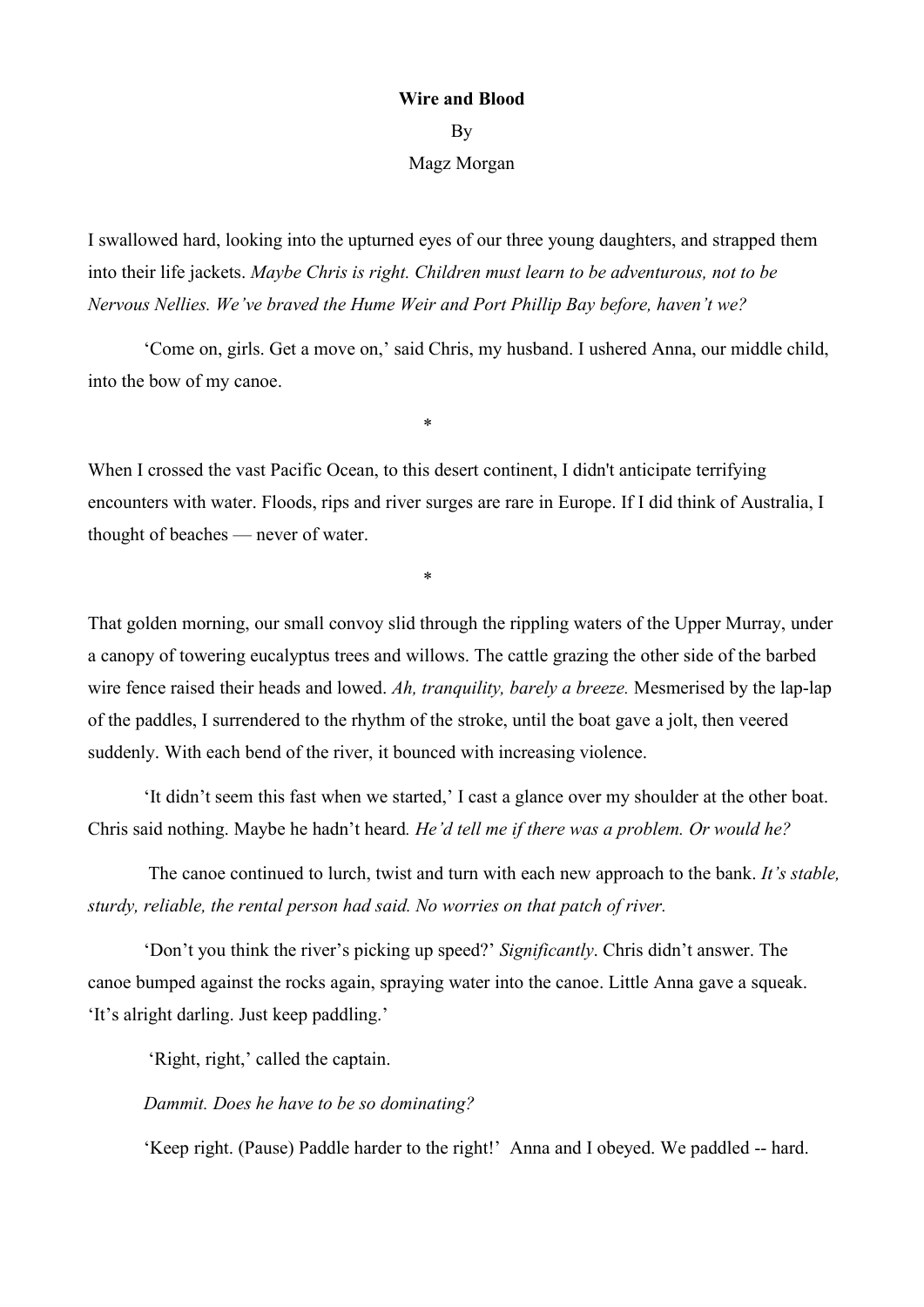'Down. Lie down. NOW. Everyone lie DOWN.' Chris spoke in a low flat tone. 'Anna, lie down...NOW.'

Several hard thumps followed, as the canoe swung around. In silence, I eased the child into the space between my knees. A kaleidoscope of greens, blues and yellows circled above me; trees, leaves and branches merged. *Total immersion?* I gripped Anna with my legs, but she was dry. The motion of the canoe slowed, and it glided along the bank. Not a sound, not a voice could be heard, until I sensed a small body trembling. I pulled myself up and looked down to see Anna's little blonde head. She was whimpering.

'She's cut her cheek. How did that happen?'

'Uh, barbed wire. A fence post…just above the water. You were headed straight for it.' Chris reached across, his hand trembling and washed the streams of blood from Anna's cheek.

'Hmmm…hold this wet cloth against your face, Anna,' his brow creased.

Back in the car, Chris turned off the radio and revved the motor. He had swaddled the shivering child in an old blanket; her cheek was still bleeding.

'Should we call a doctor? An ambulance?'

'At the hotel. We can call from there.' The vehicle sped along the corrugated gravel road, stirring up the dust and obscuring the mountains.

The hotel proprietor raised her eyebrows as Chris carried Anna in. 'There, there, love. You'll be right.' She sat them down, then leaned over to inspect the wound. 'Lucky for you, I'm a trained nurse, This is a nasty gash.' She began applying Betadine and butterfly strips to the slice across Anna's cheek. 'What happened?'

'It…' I said.

Chris coughed, stroking Anna's hair.

'Barbed wire, by the looks of it... lucky it only caught her on the cheek.' The woman cast us both a scathing glance. I clenched my fists. *Whose damn idea was it…to go out with three kids on that river?* 'There you go, little one,' she gave Anna a lolly. 'You'll be right. Now you make sure Mummy and Daddy take you to see a doctor.'

I wanted to punch Chris. *What-a-a-t? He'salways on about making the kids resilient. What the hell was I thinking? – after those other episodes.*